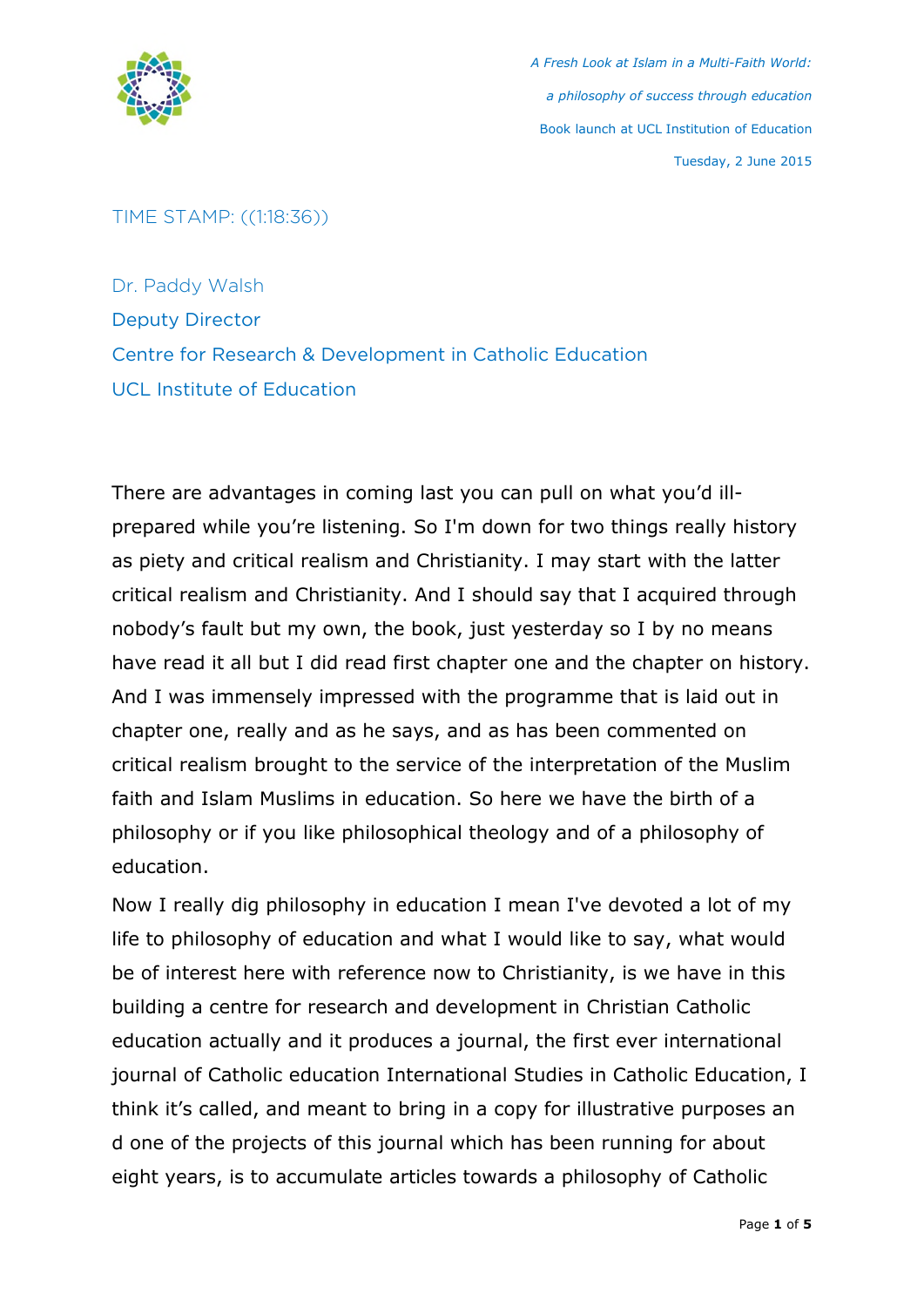

*A Fresh Look at Islam in a Multi-Faith World: a philosophy of success through education* Book launch at UCL Institution of Education Tuesday, 2 June 2015

education, a contemporary philosophy of Catholic education. One of the things that has turned up in looking into what's available in the literature on this is a prescription of what such a philosophy of education should contain or what its characteristics should be. And I'm going to list them. The writer at the time was basically noticing the advantage that Dewey had, who really invented philosophy of education over others who maintained antipragmatic or realist positions and so on in that there was a very close connection between his philosophy of education and his progressive educational practice. One translated easily into the other. So in an effort to gain that advantage back but associated with a realist epistemology rather than a private is one. This writer was saying a good philosophy of Catholic education should have the following characteristics. It should be concrete and by concrete he meant in close association with educational work and educational workers. And that obviously includes schools of teachers but I am reminded by Matthew and what he says later, it also includes things like the mosque or the church, it also includes parents and education at home. So that's one characteristic it should be concrete.

Another is it should be contemporary because education is always concerned with bringing youngsters up to the contemporary level. Thirdly it should be, in the case of Catholic schools, it should be Catholic. Therefore it has to include theology along with philosophy. Fourthly it should be in creative and critical interaction with the human sciences. Now are you ticking these off in reference to what Matthew's been doing? Because I was doing that as I read that first chapter. Finally it should be historically aware, and this by the way is one single

idea, it should be historically aware and concerned for the future of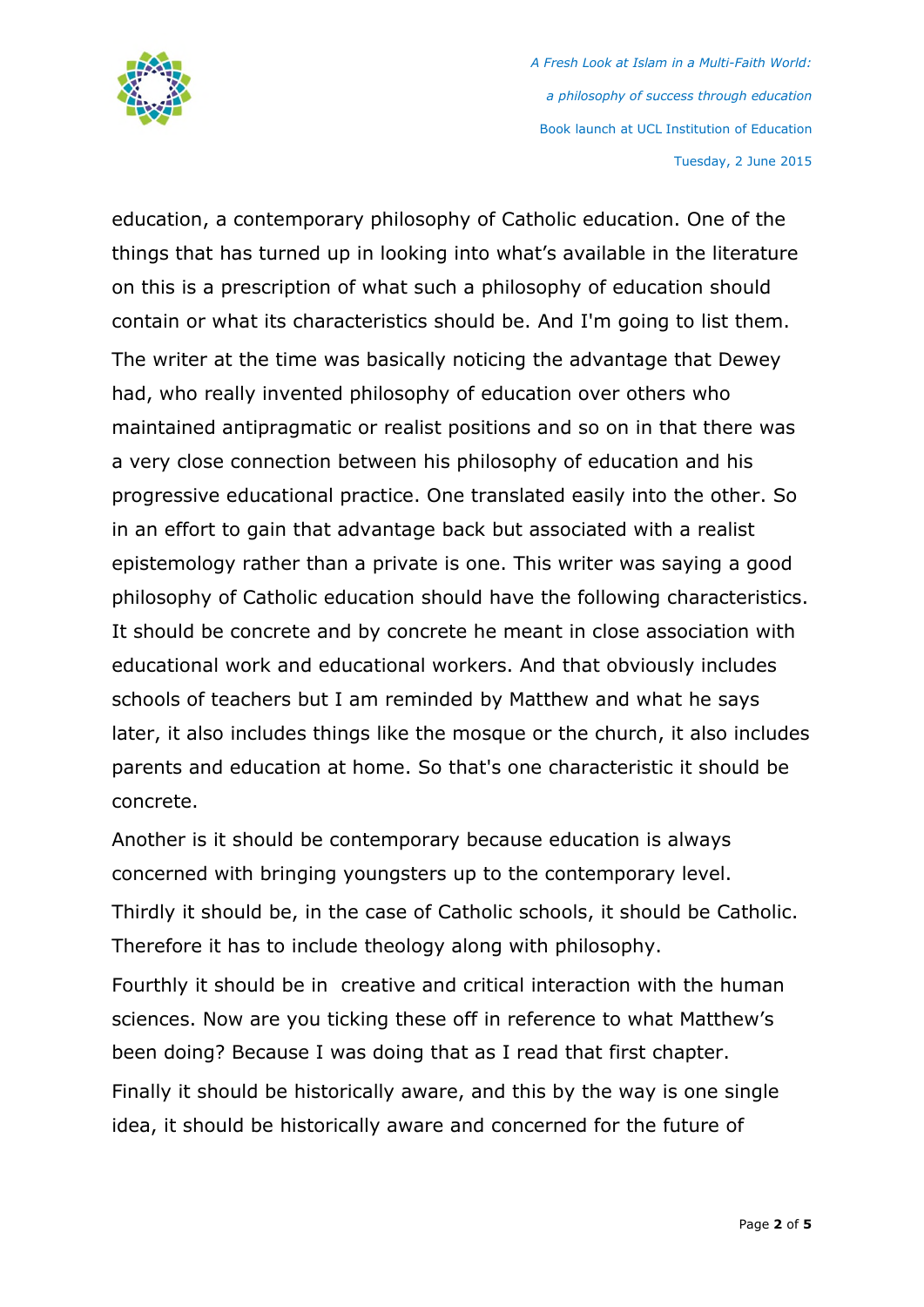

humanity and the planet and the model that is proposed by this writer who is a Catholic writer, is Karl Marx. Marx's interest in the future. So there are some five, or is it six, I've forgotten, characteristics of a good philosophy of education and I do believe that all of them are present in Matthew's book. Yes they are.

So if I may move on from there now to I suppose I should move on to history. Okay Matthew's history chapter and it's already been mentioned by Matthew himself, is a title *From Absence to Emancipation* he makes seriously good use of the idea of the null curriculum, the things that are recognised in curriculum studies as missing from the curriculum but really there's a strong case that they should be there and their absence in other words is noxious.

He uses also the idea of a sub-totality which is defined as a partial totality that is presenting itself as the whole story. And so for example a history class on the World War One or a history programme on World War One which represents the whole of World War One as concerned with the Western Front and neglects all its implications for the Middle East for example and there are many other examples of noxious absences or what he calls sub-totalities.

There it's not just a curriculum absence there's also absences to be deplored in pedagogy and he draws on his empirical work to indicate some of those. Some of those come from the mouths of students of history, the things that they missed. For example, not having school trips, which they do have in other subjects, indicating that the school is less serious about history than it is about other subjects.

The absence of parents in the education system and as I mentioned also the absence of communication between mosques and education, or in our case the absence of well the quality of the communication between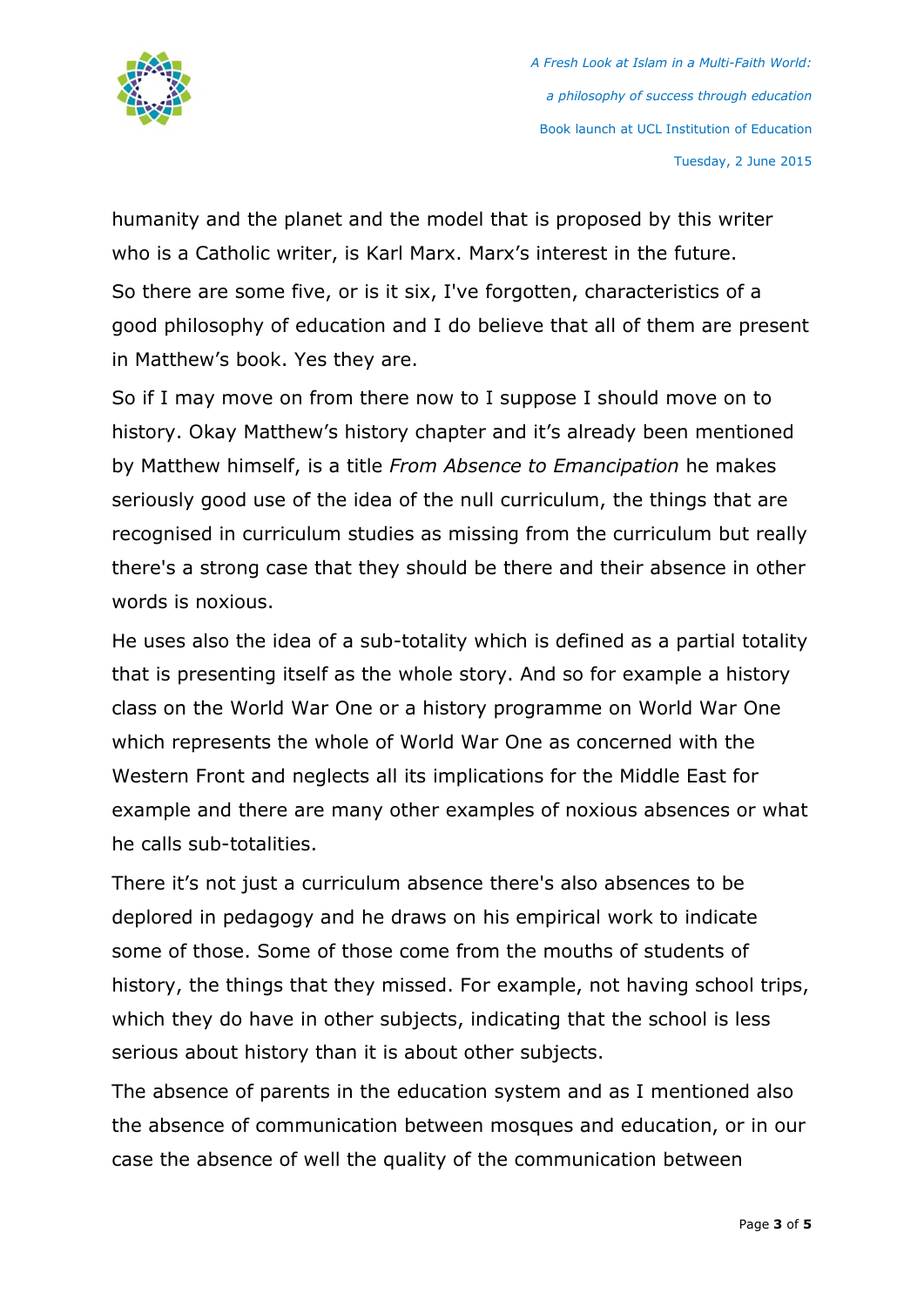

parishes and churches on the one hand and schools on the other. These are all well recognised issues in Catholic education.

He makes use of Nietzsche and I really quite like this, Nietzsche's three forms of history – heroic history, antiquarian history and critical history and he associates them particularly with different phases of education, with primary school education, key stage three, key stage four and he also forges a close relationship really, but it's very nuanced the way he states it, between learning history, history education and citizenship education, all of which is grist to the mill.

Now he asked me to say something, or he suggested I should say something about this idea of piety, I'm into the last minute here, can I just say, and I forgot to say this earlier that I do think that religions at any case Islam, Judaism and Christianity cannot tolerate an epistemology that is not realist in the end. I mean it has to believe in the reality of creation and the reality of human being and the reality of human agency and freedom. So it tends to go without saying that faiths, at least reasonably dogmatic faiths, are going to insist on a realist, on an ontology. Let me put it in those terms – on an ontology.

Piety, pietas was an idea I developed at one point to say if the purpose of education at large, the fundamental purpose is something like love of the world, in the case of history that would work out as love of the human past as the basic reason for doing history, as the basic value of history as a humanity, and then you get into quite a lot of need to explain various things about piety you don't mean necessarily a favouring or an exclusive favouring of those near you and of your own country you inherit that. Rather one can see piety as replicating the logic of love, the logic of charity.